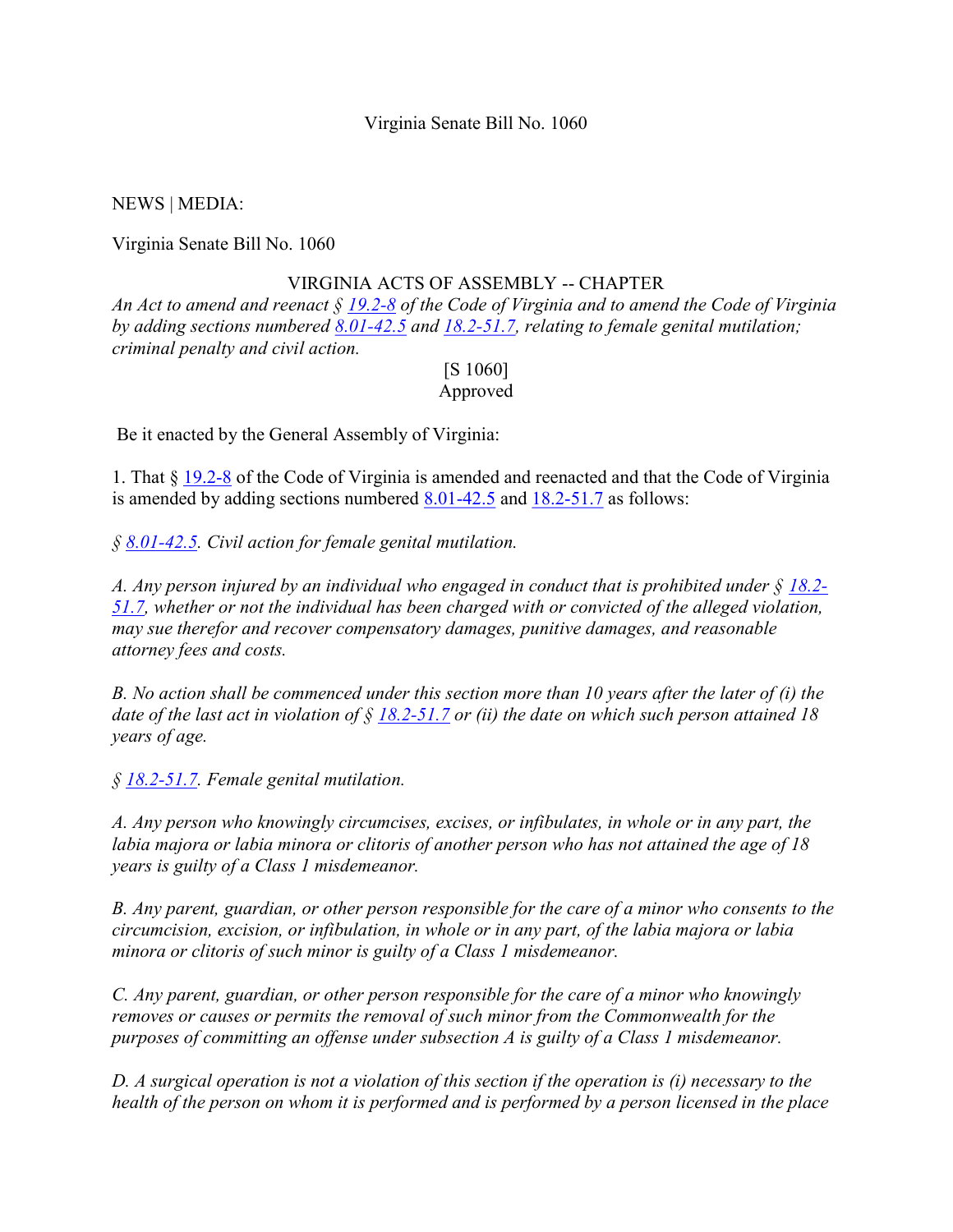of its performance as a medical practitioner or (ii) performed on a person in labor who has just given birth and is performed for medical purposes connected with that labor or birth by a person licensed in the place it is performed as a medical practitioner, midwife, or person in training to become such a practitioner or midwife.

E. A violation of this section shall constitute a separate and distinct offense. The provisions of this section shall not preclude prosecution under any other statute.

§ 19.2-8. Limitation of prosecutions.

A prosecution for a misdemeanor, or any pecuniary fine, forfeiture, penalty or amercement, shall be commenced within one year next after there was cause therefor, except that a prosecution for petit larceny may be commenced within five years, and for an attempt to produce abortion, within two years after commission of the offense.

A prosecution for any misdemeanor violation of § 54.1-3904 shall be commenced within two years of the discovery of the offense.

A prosecution for violation of laws governing the placement of children for adoption without a license pursuant to  $\S$  63.2-1701 shall be commenced within one year from the date of the filing of the petition for adoption.

A prosecution for making a false statement or representation of a material fact knowing it to be false or knowingly failing to disclose a material fact, to obtain or increase any benefit or other payment under the Virginia Unemployment Compensation Act  $(\S 60.2\t000)$  et seq.) shall be commenced within three years next after the commission of the offense.

A prosecution for any violation of § 10.1-1320, 62.1-44.32 (b), 62.1-194.1, or Article 11 (§ 62.1- 44.34:14 et seq.) of Chapter 3.1 of Title 62.1 that involves the discharge, dumping or emission of any toxic substance as defined in § 32.1-239 shall be commenced within three years next after the commission of the offense.

Prosecution of Building Code violations under § 36-106 shall commence within one year of discovery of the offense by the building official, provided that such discovery occurs within two years of the date of initial occupancy or use after construction of the building or structure, or the issuance of a certificate of use and occupancy for the building or structure, whichever is later. However, prosecutions under  $\S 36-106$  relating to the maintenance of existing buildings or structures as contained in the Uniform Statewide Building Code shall commence within one year of the issuance of a notice of violation for the offense by the building official.

Prosecution of any misdemeanor violation of  $\S$  54.1-111 shall commence within one year of the discovery of the offense by the complainant, but in no case later than five years from occurrence of the offense.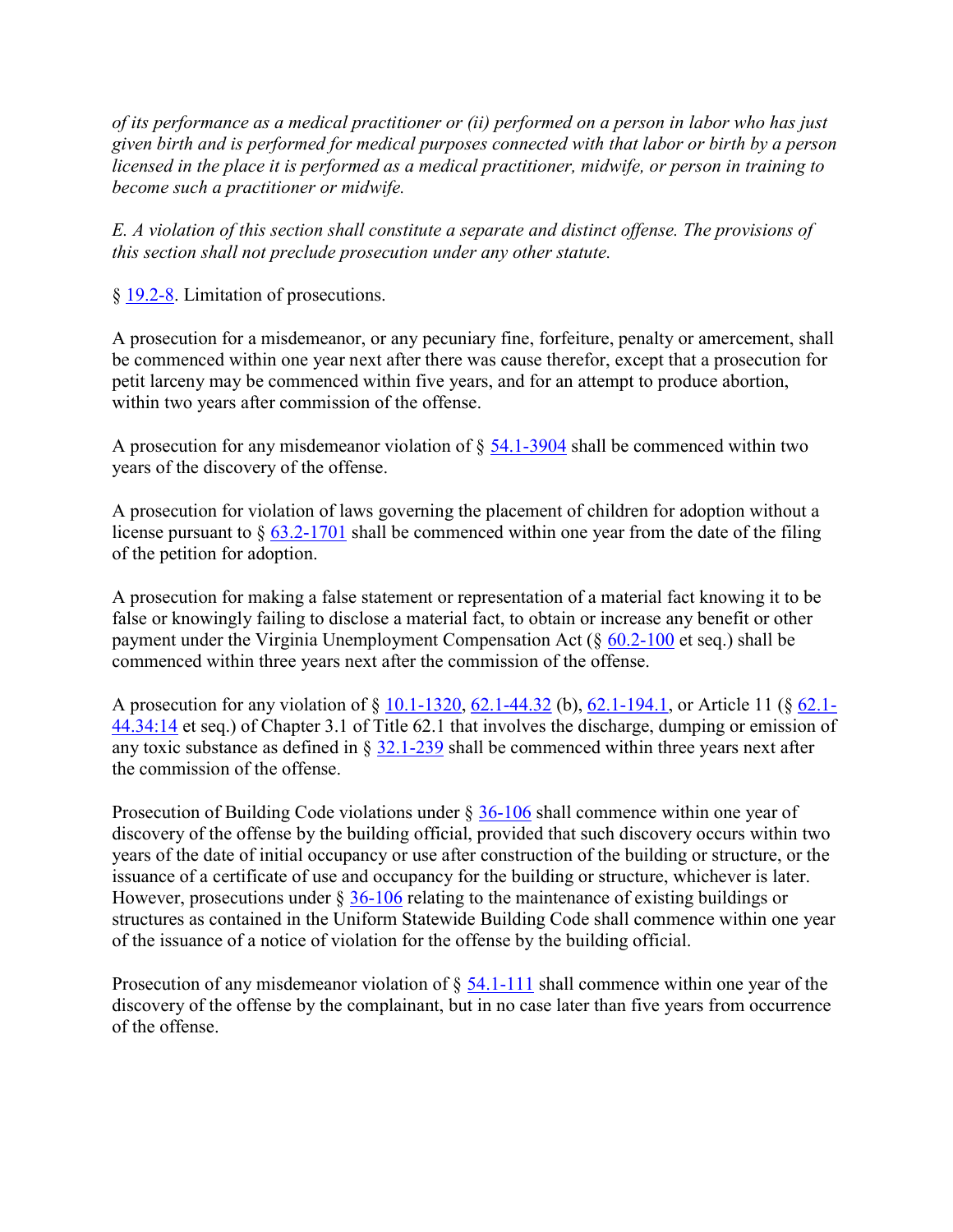Prosecution of any misdemeanor violation of any professional licensure requirement imposed by a locality shall commence within one year of the discovery of the offense by the complainant, but in no case later than five years from occurrence of the offense.

Prosecution of non-felonious offenses which constitute malfeasance in office shall commence within two years next after the commission of the offense.

Prosecution of any violation of § 55-79.87, 55-79.88, 55-79.89, 55-79.90, 55-79.93, 55-79.94, 55-79.95, 55-79.103, or any rule adopted under or order issued pursuant to § 55-79.98, shall commence within three years next after the commission of the offense.

Prosecution of illegal sales or purchases of wild birds, wild animals and freshwater fish under § 29.1-553 shall commence within three years after commission of the offense.

Prosecution of violations under Title 58.1 for offenses involving false or fraudulent statements, documents or returns, or for the offense of willfully attempting in any manner to evade or defeat any tax or the payment thereof, or for the offense of willfully failing to pay any tax, or willfully failing to make any return at the time or times required by law or regulations shall commence within three years next after the commission of the offense, unless a longer period is otherwise prescribed.

Prosecution of violations of subsection A or B of § 3.2-6570 shall commence within five years of the commission of the offense, except violations regarding agricultural animals shall commence within one year of the commission of the offense.

A prosecution for a violation of  $\S$  18.2-386.1 shall be commenced within five years of the commission of the offense.

A prosecution for any violation of the Campaign Finance Disclosure Act, Chapter 9.3 (§ 24.2- 945 et seq.) of Title 24.2, shall commence within one year of the discovery of the offense but in no case more than three years after the date of the commission of the offense.

A prosecution of a crime that is punishable as a misdemeanor pursuant to the Virginia Computer Crimes Act (§ 18.2-152.1 et seq.) or pursuant to  $\S$  18.2-186.3 for identity theft shall be commenced before the earlier of (i) five years after the commission of the last act in the course of conduct constituting a violation of the article or (ii) one year after the existence of the illegal act and the identity of the offender are discovered by the Commonwealth, by the owner, or by anyone else who is damaged by such violation.

A prosecution of a misdemeanor under § 18.2-51.7, 18.2-64.2, 18.2-67.4, 18.2-67.4:1, 18.2- 67.4:2, 18.2-67.5, or 18.2-370.6 where the victim is a minor at the time of the offense shall be commenced no later than one year after the victim reaches majority.

A prosecution for a violation of § 18.2-260.1 shall be commenced within three years of the commission of the offense.